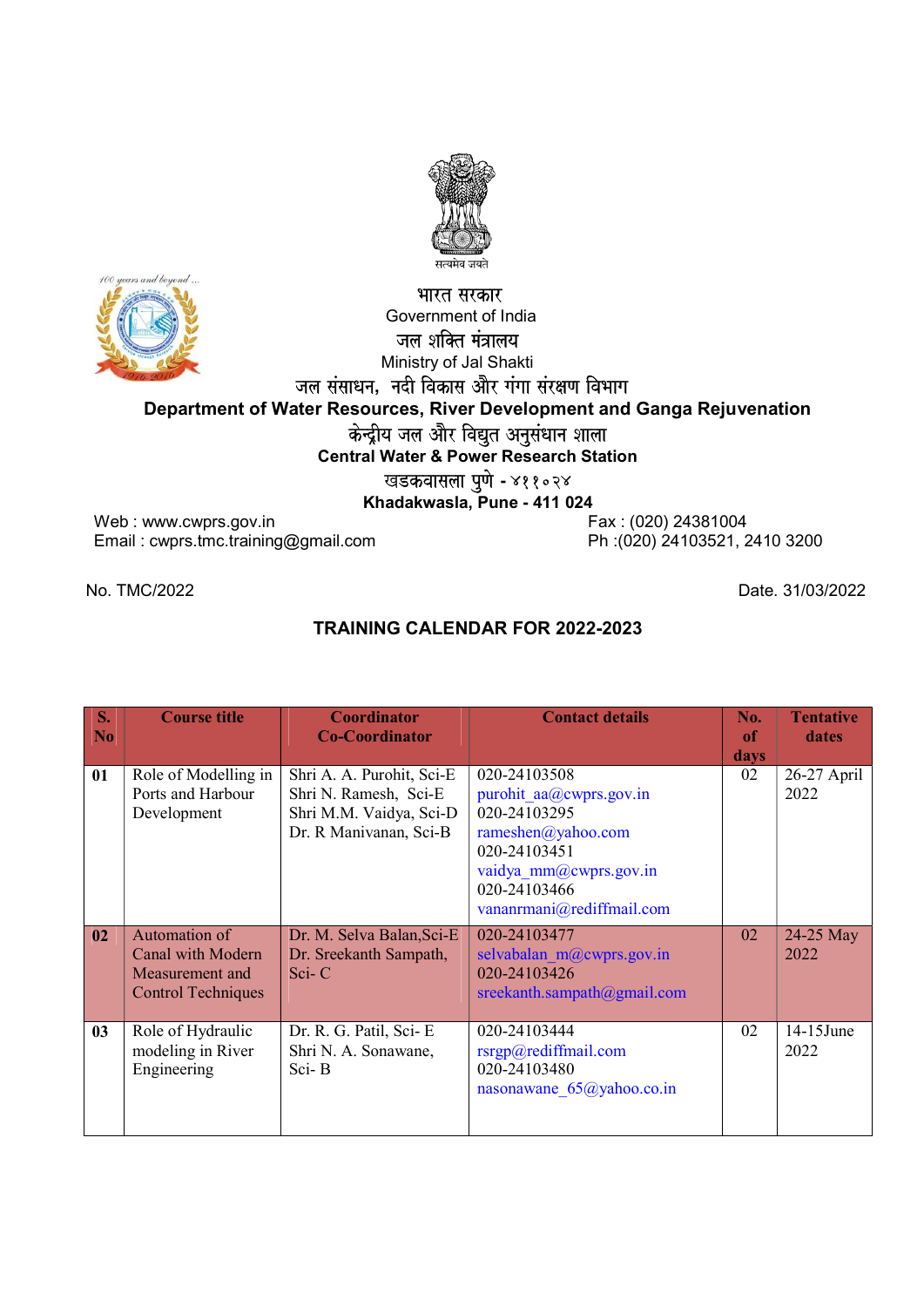| 04 | <b>Advanced Methods</b><br>in Operation of<br>Pumping and<br><b>Turbine Plants</b>                                                                           | Shri P. M. Abdul<br>Rahiman, Sci-E<br>Dr K Kumar, Sci-D<br>Shri Ajai S, Sci-C                             | 020-24103391<br>rah4uin@yahoo.co.in<br>020-24103335<br>krishnaswamy kumar@yahoo.co.in<br>020-24103354<br>ajaimech.ceg@gmail.com                                                     | 02 | 21-22 June<br>2022             |
|----|--------------------------------------------------------------------------------------------------------------------------------------------------------------|-----------------------------------------------------------------------------------------------------------|-------------------------------------------------------------------------------------------------------------------------------------------------------------------------------------|----|--------------------------------|
| 05 | Physical and<br>Mathematical<br>Modeling of<br>Reservoir and<br>Appurtenant<br><b>Structures</b>                                                             | Dr. Y.N. Srivastava, A.D.<br>Mrs. Sushma Vyas, Sci-C<br>Shri Amit Kulhare, Sci-B                          | 020-24103341<br>ynscwprs@gmail.com<br>020-24103345<br>vyas.sj@cwprs.gov.in<br>020-24103487<br>akulhare@live.com                                                                     | 02 | 05-06 July<br>2022             |
| 06 | Importance of<br>Prototype Data<br>Collection for<br>Hydraulic Model<br><b>Studies for Coastal</b><br>Engineering<br>Problems and<br><b>Dredging Aspects</b> | Shri. S. G. Manjunatha,<br>Sci-E<br>Dr. H B Jagadeesh, Sci-E<br>Shri. J. A. Shimpi, Sci-C                 | 020-24103415<br>manjunatha.sg $@cwprs.gov.in$<br>020-24103401<br>jagadeeshhb@yahoo.co.in<br>020-24103512<br>shimpi.ja@cwprs.gov.in                                                  | 02 | 26-27 July<br>2022             |
| 07 | Coastal Erosion and<br>Sustainable<br>Protection Methods                                                                                                     | Shri A V Mahalingaiah,<br>Sci-E<br>Shri B. R. Tayade, Sci-D                                               | 020-24103224<br>mahalingaiah av@cwprs.gov.in<br>020-24103469<br>bhushan1231@rediffmail.com                                                                                          | 02 | $23 - 24$<br>August<br>2022    |
| 08 | Advanced<br>Techniques of<br><b>Bathymetry Surveys</b><br>for Water reservoirs<br>in Coastal Projects                                                        | Dr. M. Selva Balan, Sci-<br>E<br>Shri P.S. Kunjeer, Sci-D<br>Shri M. S. Bist, Sci-C                       | 020-24103477<br>selvabalan m@cwprs.gov.in<br>020-24103256<br>pskunjeer@rediffmail.com<br>020-24103313<br>msbist1974@gmail.com                                                       | 02 | $20 - 21$<br>September<br>2022 |
| 09 | Sediment<br>Management for<br>Hydropower<br>Projects                                                                                                         | Dr. (Mrs.) Neena Issac,<br>Sci-E<br>Shri M K Verma, Sci-D                                                 | 020-24103331<br>n isaac@rediffmail.com<br>020-24103456<br>manoj_rajyog@rediffmail.com                                                                                               | 02 | $11 - 12$<br>October<br>2022   |
| 10 | Testing calibration<br>facilities at CWPRS<br>for Various Current<br>meter, ADCP,<br>Pumps and Flow<br>meters,<br>Sensors for<br>Environmental<br>Parameters | Ms. R.B Deogade, Sci-E<br>Dr. K Kumar, Sci-D<br>Shri M.S.R. Naidu, Sci-C<br>Dr. V.M. Prabhakar, Sci-<br>B | 020-24103315/3210<br>deogade rb@cwprs.gov.in<br>020-24103335<br>krishnaswamy kumar@yahoo.co.in<br>020-24103255<br>seetaramimalla@gmail.com<br>020-24103427<br>vmprabhakar@gmail.com | 02 | $15 - 16$<br>November<br>2022  |
| 11 | Review of Structural<br>Safety and<br>Rehabilitation of<br>Distressed Hydraulic<br>Structures including<br>Seismic Aspects                                   | Shri Rizwan Ali, Sci-E<br>Shri Hanumanthappa M.<br>S., Sci-D                                              | 020-24103383<br>rizwan ali@cwprs.gov.in<br>020-24103212<br>msh cwprs@yahoo.com                                                                                                      | 02 | $13 - 14$<br>December<br>2022  |